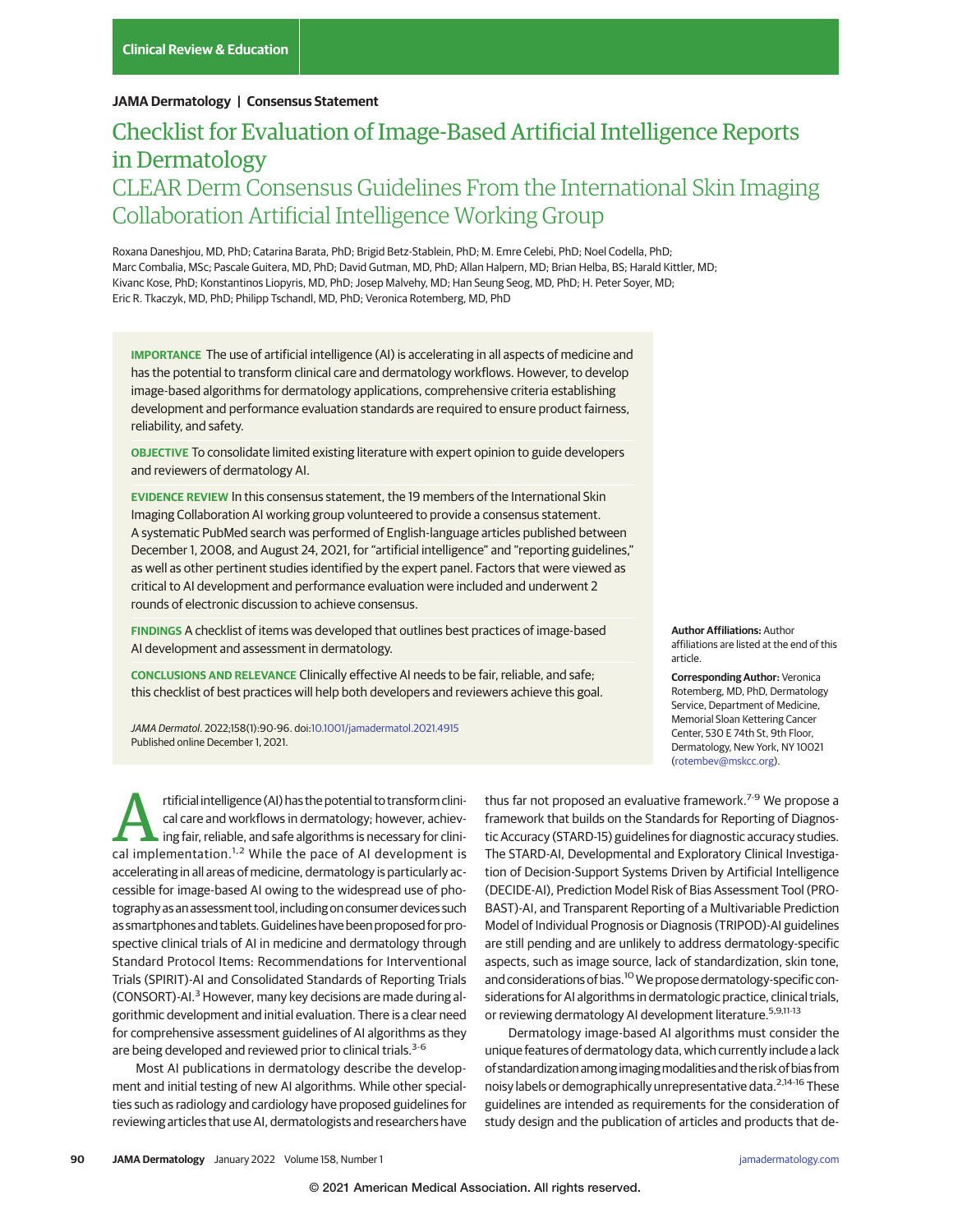scribe AI-based computer vision tasks for dermatology applications, including diagnosis, triage, monitoring, segmentation, and decision support to provide needed context formore general guidelines around AI studies.

## **Methods**

All 19 members of the International Skin Imaging Collaboration (ISIC) AI working group volunteered to be part of a 2-round virtual consensus process. A PubMed search was performed of Englishlanguage articles published between December 1, 2008, and August 24, 2021, for "artificial intelligence" and "reporting guidelines," as well as other pertinent studies identified by the expert panel. In total, 650 articles met the search criteria, of which 17 were reported specific guideline recommendations.<sup>6,8,12,17-30</sup> An additional 34 articles were suggested by the expert panel as specific to factors that influence AI diagnosis, which informed development of the criteria.

Prior to initiation, all 19 experts independently proposed considerations for the guidelines, and these were compared with relevant factors noted in the literature. Factors that were viewed as critical to AI development and performance evaluation were included. All suggestions that pertained to AI reports outside of clinical trials were included and summarized into draft guidelines by R.D. and V.R. for round 1. In round 1, all 19 members of the ISIC AI working group reviewed the draft guidelines and provided written feedback and suggestions, including for the checklist items. In round 2, 14 members of the group (73.6%) provided written feedback on the guideline document; the checklist headings remained unchanged, and only 1 clarifying item in the checklist was added. The other 5 members provided assent via email, achieving unanimous agreement. The final document was presented and approved at the ISIC Annual Meeting (June 7, 2021).

# Recommendations

These recommendations are intended to support existing mechanisms of review that include analyzing the strengths and limitations of any AI algorithm. The recommendations are summarized in checklist form in the Table.

### Data

Describe Imaging Modalities, Confounding Artifacts, and Data Processing (Items 1-6)

Given the wide variety of acquisition devices and techniques in dermatology, the descriptions of images used for AI reports require significantly more detail than other medical imaging applications.<sup>15</sup> Image artifacts and their distributions in the data used should be described, particularly for artifacts that have been previously shown to affect performance. For photography, these include the type of camera used; whether images were taken under standardized or varying conditions; whether they were taken by professional photographers, laymen, or health care professionals; and image quality.<sup>31</sup> Other artifacts to consider if relevant to the particular application include pen markings, rulers, hair, other physical perturbations (eg, injury, surgical effects, tattoos), illumination source and lighting con-

### **Key Points**

**Question** How should artificial intelligence (AI) algorithm reporting in dermatology be assessed?

**Findings** In this consensus statement, key recommendations for developers and reviewers of imaging-based AI reports in dermatology were formulated and grouped into the topics of (1) data, (2) technique, (3) technical assessment, and (4) application. Guidelines are proposed to address current challenges in dermatology image-based AI that hinder clinical translation, including lack of image standardization, concerns about potential sources of bias, and factors that cause performance degradation.

**Meaning** The recommendations provided will support algorithm development and assessment, with specific emphasis on dermatologic considerations and intended use scenarios.

ditions (eg, natural light, clinic light for clinical photos), distance from the patient (overviews or close-ups), type of clinical site (eg, academic practice, community private practice), and color calibration performed, as those may influence model performance.<sup>14-16</sup> If using dermoscopic images, the mode of acquisition (polarized vs nonpolarized) should be reported. If there is doubt on whether an artifact should be regarded as potentially confounding, it should be reported if possible. For specialized imaging modalities (eg, confocal microscopy, low-coherence imaging, elastography), any relevant technical details must be reported (eg, frequency/wavelength spectrum of energy source). Acquisition metadata, such as that available in EXIF (exchangeable image file format) headers, should be retained in provided data. All information should be in alignment with legal/privacy data protection and be addressed with appropriate consents to permit openness and scientific rigor.

Any other aspects of the images, such as preprocessing (eg, color normalization) and postprocessing (crop, manual selection, filtering), should also be detailed.<sup>7,32</sup> If images are synthetic (algorithm generated), the authors should state the motivation for their use, how the images were generated, and how they were used in model development.<sup>33</sup> Synthetic images should be made public if they are not subject to patient privacy concerns.<sup>34</sup> If images from publicly available data sources are used (eg, the ISIC archive or public websites), the images used should be specified.<sup>35,36</sup> Privately sourced images, where possible, should be shared through a public repository, such as the ISIC archive, and ethical considerations of data capture and use should be clearly described.<sup>37,38</sup>

Describe the Metadata on Images Used for AI Development and Comment on Potential Biases That May Arise as a Result (Items 7-9) Patient-level image metadata should be described. Such metadata may include the clinic, hospital, or geographic location of patients from which the data were generated; anatomic sites (of solitary lesions); sex and gender; age; ethnicity and/or race; and skin tone.<sup>14,39-41</sup> The procedure for assessing skin tone should be described, such as the scale used for labeling (eg, Fitzpatrick, individual topology angle), and whether labeling was done in person or through a photograph. Any limitations related to the procedure used for skin tone assessment should also be conveyed. This includes discussing limitations of the skin tone scale used; for example, the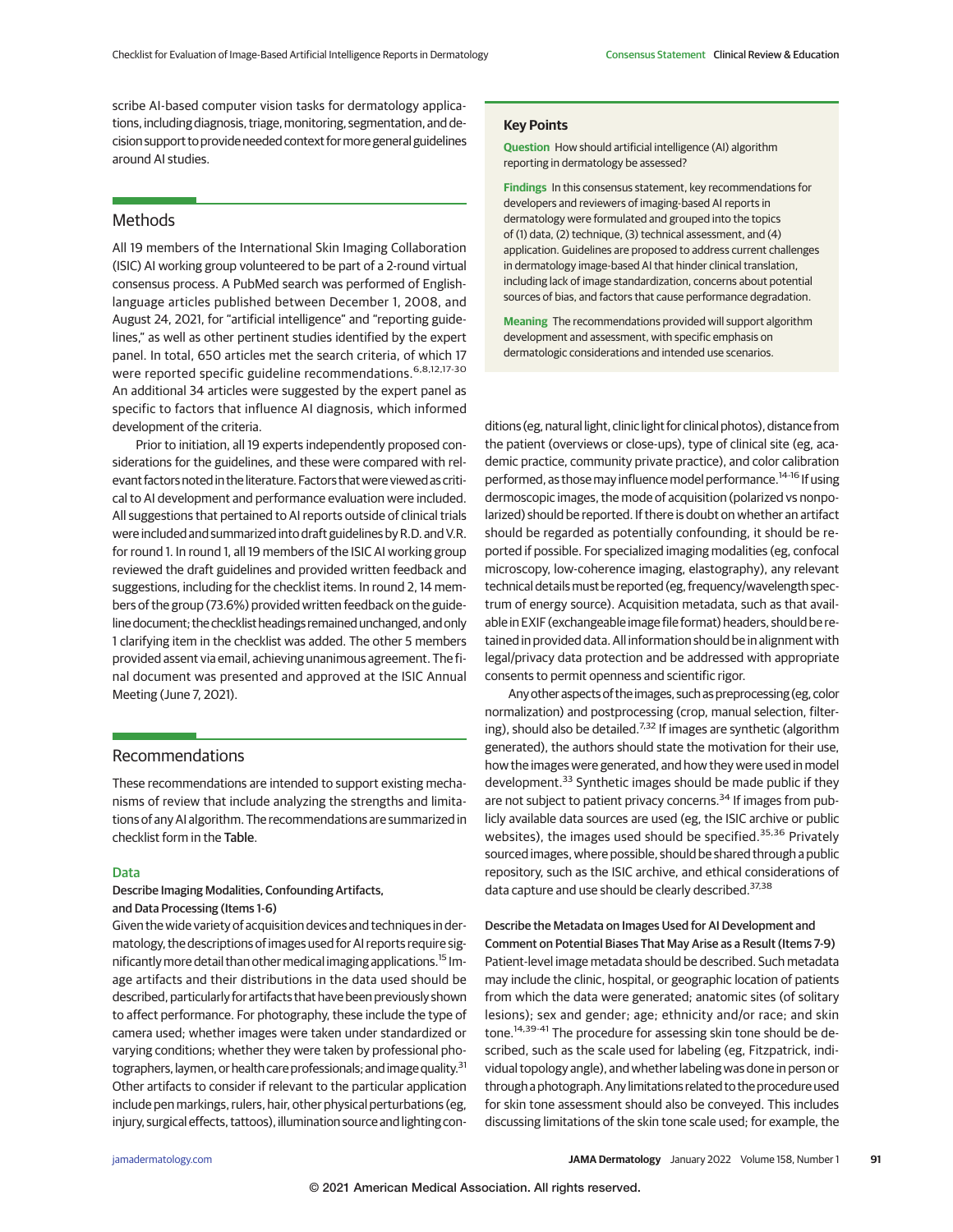Table. Checklist for Evaluation of Image-Based Artificial Intelligence (AI) Algorithm Reports in Dermatology (CLEAR Derm)

| Checklist for image-based AI algorithm<br>development in dermatology |                                                                                                                                             | Description is<br>present/absent |
|----------------------------------------------------------------------|---------------------------------------------------------------------------------------------------------------------------------------------|----------------------------------|
| Data                                                                 |                                                                                                                                             |                                  |
| 1                                                                    | Image types                                                                                                                                 |                                  |
| $\overline{2}$                                                       | Image artifacts (eg, image quality, pen markings,<br>anatomic site for photography)                                                         |                                  |
| 3                                                                    | Technical acquisition details                                                                                                               |                                  |
| 4                                                                    | Preprocessing procedures                                                                                                                    |                                  |
| 5                                                                    | Synthetic images made public if used                                                                                                        |                                  |
| 6                                                                    | Public images adequately referenced                                                                                                         |                                  |
| 7                                                                    | Patient-level metadata: geographic location of<br>patients, sex and gender distribution, ethnicity<br>and/or race, and how it was extracted |                                  |
| 8                                                                    | Skin tone information and procedure by which skin<br>tone was assessed                                                                      |                                  |
| 9                                                                    | Potential biases that may arise from use of patient<br>information and metadata                                                             |                                  |
|                                                                      | 10 Data set partitions                                                                                                                      |                                  |
|                                                                      | 11 Sample sizes of training, validation, and test sets                                                                                      |                                  |
|                                                                      | 12 External test set                                                                                                                        |                                  |
|                                                                      | 13 Multivendor images                                                                                                                       |                                  |
|                                                                      | 14 Class distribution and balance                                                                                                           |                                  |
|                                                                      | 15 Out-of-distribution images                                                                                                               |                                  |
| <b>Technique</b>                                                     |                                                                                                                                             |                                  |
|                                                                      | 16 Labeling method                                                                                                                          |                                  |
|                                                                      | 17 References to common/accepted diagnostic labels                                                                                          |                                  |
|                                                                      | 18 Histopathologic review for malignant neoplasms                                                                                           |                                  |
|                                                                      | 19 Detailed description of algorithm development                                                                                            |                                  |
| <b>Technical assessment</b>                                          |                                                                                                                                             |                                  |
|                                                                      | 20 How to publicly evaluate algorithm                                                                                                       |                                  |
|                                                                      | 21 Performance measures                                                                                                                     |                                  |
|                                                                      | 22 Benchmarking, technical comparison, and novelty                                                                                          |                                  |
|                                                                      | 23 Bias assessment                                                                                                                          |                                  |
| Application                                                          |                                                                                                                                             |                                  |
|                                                                      | 24 Use cases and target conditions (inside distribution)                                                                                    |                                  |
|                                                                      | 25 Potential impacts on the health care team and<br>patients                                                                                |                                  |

commonly used Fitzpatrick scale does not adequately capture human skin diversity.<sup>42</sup> If metadata are unavailable, describe the potential drawbacks of not having this information and the potential for bias in the data set.<sup>2</sup> If reported metadata are weighted toward a certain population, discuss how this may affect generalizability of the algorithm and the potential for bias.

Additionally, some studies may include clinical metadata, such as medical history or history of present illness, in algorithm development.<sup>43</sup> If such clinical metadata are incorporated into the algorithm, the source of this information and how it was used in algorithm development should be described.

### Define Image Data Sets (Training, Validation, Test) Used During AI Algorithm Development (Items 10-12)

Clearly indicate any inclusion or exclusion criteria for images.<sup>7</sup> Discuss any reasoning behind the size of the training, validation, and test sets and how they were partitioned.<sup>7</sup> Indicate information regarding statistical distributions of metadata or imaging artifacts described earlier (eg, same clinical site, image capture device, patient population, presence of artifacts) and whether the independent test set comes from similar distributions as the training and validation data or whether it includes samples drawn from different distributions. As AI algorithms are prone to overfitting, test sets that include samples drawn from distributions that vary from training are preferred to measure how well the algorithm generalizes beyond the training distribution.<sup>44</sup> The training, validation, and test sets must be independent to avoid data leakage. Potential sources of data leakage between partitions (such as lack of consistent patient labels) and applied mitigation strategies should be described.7,8

# Describe How the Test Data Set Relates to the Proposed Clinical Setting, With Special Attention to Out-of-Distribution Classes (Items 13-15)

Authors should consider any differences between the image characteristics used for algorithm development and those that might be encountered in the real world. Out-of-distribution (OOD) "classes" are defined as those class categories or diagnoses that were not included in algorithm training data. For example, if an algorithm is trained to differentiate nevi vs melanomas, any image showing a diagnosis outside of nevi and melanomas would be OOD. Describe if images with classes that are OOD were included in the study test set, and report findings.<sup>45</sup> If images with OOD classes were not assessed, explain the drawbacks to clinical application (ie, undefined behavior when presented with classes outside of those studied). In some cases, OOD data may be subtle—for example, beyond classes not represented in training data, OOD may include unique combinations of other characteristics, such as clinical site, camera used, lighting, and patient demographics, of which some combinations may be underrepresented in algorithm training data.<sup>42,44</sup> To improve generalizability, multivendor and multisource images should be clearly labeled and included in algorithm development and evaluation.<sup>7,15</sup> The distribution of "classes" (eg, diagnoses or other label) in test data, stratified by patient characteristics such as ethnicity, age, and sex, should be clearly described. If there is any class imbalance (overrepresentation or underrepresentation) across classes, explain any procedures used to rectify class imbalance (such as oversampling or reweighting).<sup>7</sup>

### **Technique**

# Develop New Algorithms Using Standard Labels of Reference (Items 16-19)

The method used for image labeling should be clearly described with the reasoning behind the method selected. For malignant neoplasms, histopathological diagnosis should be considered the gold standard in diagnostic tasks.<sup>1,37</sup> However, note that even histopathology-based labels can be quite noisy given poor interobserver agreement for some diagnoses, which adds an additional challenge to establishing gold standard diagnoses (eg, melanoma). 46,47 If an alternative method is used for diagnosing malignant neoplasms, the potential for biases should be discussed (eg, level of label noise expected). For cases where histopathology is not available (eg, benign lesions, inflammatory disorders), there should be a clear description (eg, monitoring for change, consensus diagnosis) and justification of the labeling method. Additional research is needed to establish gold standards for labeling these classes of images. For choosing terms for diagnoses, labels and diagnostic groups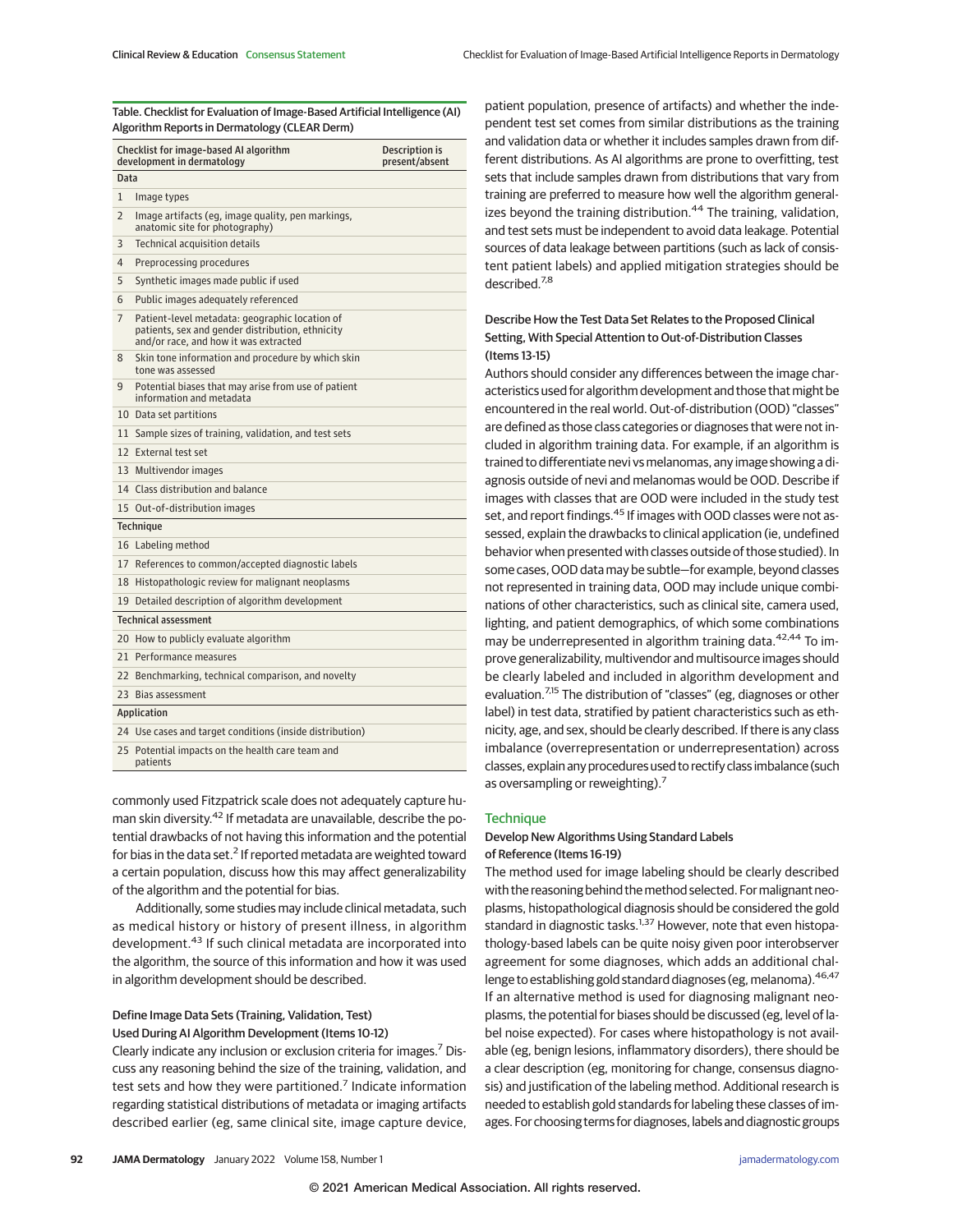used in data repositories as well as public ontologies (International Classification of Diseases, 11th Revision [ICD-11], AnatomyMapper, SNOMED-CT) should be used whenever possible.<sup>42</sup> For histopathologic diagnoses of tumors, histopathologic extension codes of ICD-11 can be used as an aid. Describe how terms were selected. For nondiagnostic tasks (eg, lesion monitoring, triage, predicting patient outcomes), how data were labeled and the rationale for the labeling scheme should be described.

### Describe Algorithm Development (Item 19)

Methods, workflows, and mathematical formulas previously described elsewhere can be referenced but should be described in such manner to allow replicability. Reiterating known terms for metrics or loss functions by formulas only for the sake of suggesting technical height should be avoided; however, any new developments in methodologies should be described. Include information on how hyperparameters (eg, learning rate) were tuned and any limitations (eg, concerns about generalization—the ability of the algorithm to apply broadly across multiple data sets).

Recently, substantial research interest has been focused on interpretable and explainable AI algorithms. Interpretable algorithms are ones where causes for an output can be understood for example, algorithms that can identify what parts of an input image helped with generating the output (eg, saliency maps) or are based on content-based image retrieval approaches.<sup>48-50</sup> Explainable AI algorithms generate information on the importance of each feature for each particular output; explainable algorithms allow us to describe in human terms how any algorithmic decision is made.<sup>48,49</sup> Interpretability and explainabilitymay help with AI transparency but are still an active area of research.<sup>48</sup> Moreover, the end user (eg, patient, dermatologist, nonspecialist) is an important consideration for how interpretable or explainable features are presented. For reviewing purposes, we prefer that the authors include interpretability features such as saliency maps for appropriate evaluation.While thesemay help interpret algorithm results, clinical relevancy has yet to be determined.<sup>51,52</sup>

#### Technical Assessment

# Provide a Method for the AI Algorithm or Algorithm Output to be Publicly Evaluable (Item 20)

Ideally, the AI algorithm would be made publicly available with a reference implementation available via open source code (eg, in a DOIgranting resource such as figshare, or domain-specific archives such as GitLab, GitHub, or BitBucket) or containerized for external testing. Alternatively, a public-facing test interface can be made available for external testing on individual images.<sup>53,54</sup> When possible, algorithms should be evaluated on standardized public test data sets and leaderboards for comparability and reproducibility against previously top-performing algorithms.

## Describe How Performance Measures and Benchmarks

Are Consistent With Proposed Clinical Translation (Items 21-23) Authors should state why the performance measure chosen is appropriate to the algorithm task (eg, average precision, freeresponse receiver operating characteristic for detection tasks). In this context, the use case for the algorithm should be clearly described—who are the intended users and under what clinical scenario are they using the algorithm.<sup>52</sup> For example, an algorithm may be intended to be used by patients at home without a physician in the loop. Such a patient-facing algorithm may have more stringent expectations than an algorithm designed to support a dermatologist in clinic, where a human expert makes the final decision. If using frequently published metrics such as area under the curve, balanced accuracy, or sensitivity and specificity for classification tasks, the authors should consider implications of population-based screening for rare diseases. Reported performance and accuracy should be stratified according to demographic information and image artifacts if possible.

In addition to performance measures, diagnostic algorithms should be benchmarked against experts in their intended use setting, and the benchmarking process should be outlined.<sup>15</sup> Ideally, comparisons should also be made against the current reasonable standard of care as well. For example, patients are not usually treated by a panel of expert dermatologists, but by 1 dermatologist or general practitioner in the real-world setting. If there is a public benchmark or a previously published algorithm applicable to the task, it should be used for comparison. For example, tasks involving ISIC challenge data should include comparisons against previously developed algorithms. Some algorithms perform tasks such as predicting patient outcomes or risk stratification; such tasks may not have clearly defined expert comparators or previously defined benchmarks. In these cases, clear descriptions of intended applications are important (discussed in the next section).

### Application

# Describe Intended Use Cases and Target Conditions (Inside Distribution, Item 24)

For models to be used in the setting they were intended for, clearly describe the use case for the model (eg, diagnosis, triage) and the primary intended users (eg, patients, nurses, physician extenders, clinicians) and health care setting (eg, home, primary or secondary care, specialized centers).<sup>55</sup> Indicate how the information is intended to be used (eg, decision support or without supervision) and describe where in the health care workflow the model may fit.<sup>56</sup> Describe how the intended user or setting was incorporated into model development. For example, if a model is intended to be used by physicians in a telemedicine setting, model development should include physicians in reviewing the data, and the data should be representative of what is generated by telemedicine.

# Discuss Potential Impacts on the Health Care Team and Patients (Item 25)

The goal of developing AI models for dermatology is eventual clinical application with benefits to health care teams, the health care system, and community. However, shortcomings and potential for harm must also be anticipated and evaluated prior to implementation.

Preliminary assessments of the algorithm's performance in conjunction with its intended user should be reported. For example, if an algorithm is meant to be used by a primary care physician to decide whether to refer to a dermatologist, researchers should assess performance of the target group with and without the algorithm. The desired outcomes should be clearly defined, and any biases assessed. The preliminary assessment does not need to be in the form of a prospective clinical trial but rather can demonstrate the value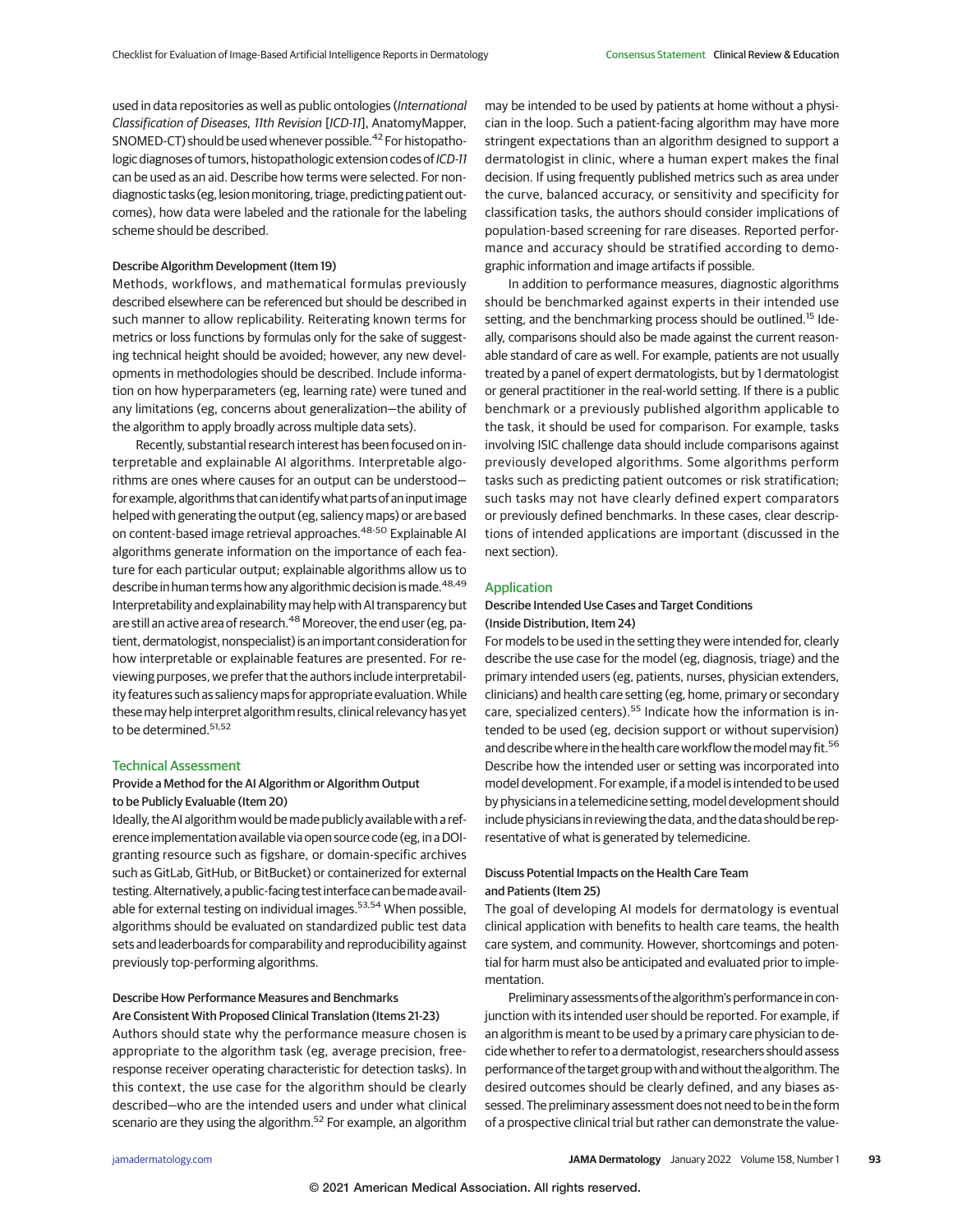add using retrospective data and identify any early concerns prior to a larger prospective clinical trial.

The impact on patients should also be assessed in line with the algorithm's intended use. For example, an algorithm with a falsenegative rate of 5% for diagnosing melanoma has a different impact if it is used as a decision support system by a clinician who can overrule the algorithm based on clinical judgment vs the same algorithm in the hands of patients directly, where the false reassurance may cause harm.

Ethical considerations and impact on vulnerable populations should also be considered and discussed. For example, an algorithm suggesting aesthetic medical treatments may have negative effects given the biased nature of beauty standards. An algorithm that diagnoses basal cell carcinomas but lacks any pigmented basal cell carcinomas, which are more often seen in skin of color, will not perform equitably across populations.

Prospective studies are recommended and should be performed prior to clinical implementation but may not be present in

### ARTICLE INFORMATION

**Accepted for Publication:** October 1, 2021. **Published Online:** December 1, 2021.

doi[:10.1001/jamadermatol.2021.4915](https://jamanetwork.com/journals/jama/fullarticle/10.1001/jamadermatol.2021.4915?utm_campaign=articlePDF%26utm_medium=articlePDFlink%26utm_source=articlePDF%26utm_content=jamadermatol.2021.4915)

**Author Affiliations:** Stanford Department of Dermatology, Stanford School of Medicine, Redwood City, California (Daneshjou); Stanford Department of Biomedical Data Science, Stanford School of Medicine, Stanford, California (Daneshjou); Institute for Systems and Robotics, Instituto Superior Tecnico, Lisboa, Portugal (Barata); The University of Queensland Diamantina Institute, The University of Queensland, Dermatology Research Centre, Brisbane, Australia (Betz-Stablein, Soyer); Department of Computer Science and Engineering, University of Central Arkansas, Conway (Celebi); Microsoft, Seattle, Washington (Codella); Melanoma Unit, Dermatology Department, Hospital Clínic Barcelona, Universitat de Barcelona, IDIBAPS, Barcelona, Spain (Combalia, Malvehy); Melanoma Institute Australia, the University of Sydney, Camperdown, Australia (Guitera); Sydney Melanoma Diagnostic Centre, Royal Prince Alfred Hospital, Camperdown, Australia (Guitera); Department of Biomedical Informatics, Emory University School of Medicine, Atlanta, Georgia (Gutman); Dermatology Service, Department of Medicine, Memorial Sloan Kettering Cancer Center, New York, New York (Halpern, Kose, Rotemberg); Kitware, Inc, Clifton Park, New York (Helba); Department of Dermatology, Medical University of Vienna, Vienna, Austria (Kittler, Tschandl); University of Athens Medical School, Athens, Greece (Liopyris); Department of Dermatology, I Dermatology Clinic, Seoul, Korea (Seog); IDerma, Inc, Seoul, Korea (Seog); Dermatology Service and Research Service, Tennessee Valley Healthcare System, Department of Veterans Affairs, Nashville (Tkaczyk); Vanderbilt Dermatology Translational Research Clinic, Department of Dermatology, Vanderbilt University Medical Center, Nashville, Tennessee (Tkaczyk); Department of Biomedical Engineering, Vanderbilt University, Nashville, Tennessee (Tkaczyk).

**Author Contributions:** Drs Rotemberg and Daneshjou had full access to all the data in the study and take responsibility for the integrity of the data and the accuracy of the data analysis. Concept and design: Daneshjou, Barata, Betz-Stablein, Codella, Combalia, Gutman, Halpern, Helba, Kittler, Kose, Liopyris, Soyer, Tkaczyk, Rotemberg.

Acquisition, analysis, or interpretation of data-Daneshjou, Celebi, Codella, Guitera, Gutman, Helba, Malvehy, Han, Tkaczyk, Tschandl, Rotemberg. Drafting of the manuscript: Daneshjou, Betz-Stablein, Celebi, Codella, Liopyris, Malvehy, Tschandl, Rotemberg. Critical revision of the manuscript for important intellectual content: All authors.

Statistical analysis: Rotemberg. Obtained funding: Rotemberg. Administrative, technical, or material support:

Gutman, Helba, Tkaczyk, Rotemberg. Supervision: Codella, Combalia, Gutman, Liopyris,

Tkaczyk, Rotemberg. **Conflict of Interest Disclosures:** Dr Daneshjou reported grants from Stanford Medicine Catalyst and UCB and personal fees from DWA, Pfizer, and VisualDx outside the submitted work. Dr Barata reported grants from Fundação para a Ciência e Tecnologia (FCT) during the conduct of the study; and a 2021 Google Research Award from Google Research outside the submitted work. Dr Codella reported investments in technology and health care outside the submitted work; in addition, Dr Codella had a patent for surgical skin lesion removal (US10568695) issued, a patent for surface reflectance reduction in images using nonspecular portion replacement (US10255674) issued, and a patent for category oversampling for imbalanced machine learning (US Patent App. 14/500,023) pending. Mr Combalia reported personal fees from IDIBAPS during the conduct of the study. Dr Guitera reported personal fees (honoraria) from MetaOptima outside the submitted work. Dr Halpern reported personal fees from Canfield Scientific, Inc, Scibase, and Lloyd Charitable Trust

and an equity position from HCW LLC and SKIP Derm LLC outside the submitted work. Dr Kittler reported equipment and personal fees from Fotofinder; equipment from Heine and Derma Medical; and nonpersonal fees from MetaOptima outside the submitted work. Dr Kose reported

preliminary model descriptions. Please refer to SPIRIT-AI and CONSORT-AI for recommendations regarding AI clinical trials.<sup>3,4,6</sup>

# **Conclusions**

In this consensus statement, we outline recommendations for the appropriate evaluation of AI algorithms for dermatology image applications and provide a checklist for addressing them. These recommendations inform all aspects of AI development, including data set curation, model building, and evaluation. We highlight areas where special attention to ethical considerations and potential sources of bias unique to clinical photography must be considered. While we propose guidelines for clinical and peer-review evaluation of AI, these recommendations are also relevant for a regulatory framework and should be considered for any automated dermatology algorithm that may affect the wider community.

> grants from National Institutes of Health/National Cancer Institute (P30 CA008748) during the conduct of the study. Dr Han reported being the founder, CEO, and CTO of IDerma, Inc, during the conduct of the study. Dr Soyer reported grants from National Health and Medical Research Council (APP1137127) during the conduct of the study; personal fees (medical reporting fee, medical consultant, minor shareholder) from MoleMap NZ Limited, personal fees (medical consultant) from Canfield Scientific, and shareholder and medical reporting from E-Derm Consult GmbH outside the submitted work; in addition, Dr Soyer had a microbiopsy device patent for PCT/AU/ 2013.000394 US 9, 662,095 B2 issued and served as a member of the Digital Health Committee of the Australasian College of Dermatologists. Dr Tkaczyk reported grants from Department of Veterans Affairs (Career Development Award Number IK2 CX001785) during the conduct of the study. Dr Tschandl reported grants from Lilly and MetaOptima and personal fees from Lilly, Silverchair, FotoFinder, and Novartis outside the submitted work. Dr Rotemberg reported nonfinancial support (expert adviser) from Inhabit Brands, Inc, outside the submitted work. No other disclosures were reported.

> **Funding/Support:** Dr Soyer holds a National Health and Medical Research Council Medical Research Future Fund Next Generation Clinical Researchers Program Practitioner Fellowship (APP1137127). This work is partially supported by Career Development Award Number IK2 CX001785 from the US Department of Veterans Affairs Clinical Science R&D (CSRD) Service to Dr Tkaczyk. Dr Barata is funded by FCT under the scope of project (CEECIND/00326/2017) and by a 2021 Google Research Award. Dr Celebi's work was supported by the National Science Foundation under grant No. 1946391. Dr Daneshjou is supported by National Institutes of Health (T32 5T32AR007422-38). Dr Rotemberg is supported by the Melanoma Research Alliance, the National Institutes of Health/National Cancer Institute (Cancer Center Support Grant P30 CA008748), and the Charina Fund.

**Role of the Funder/Sponsor:** The funders had no role in the design and conduct of the study;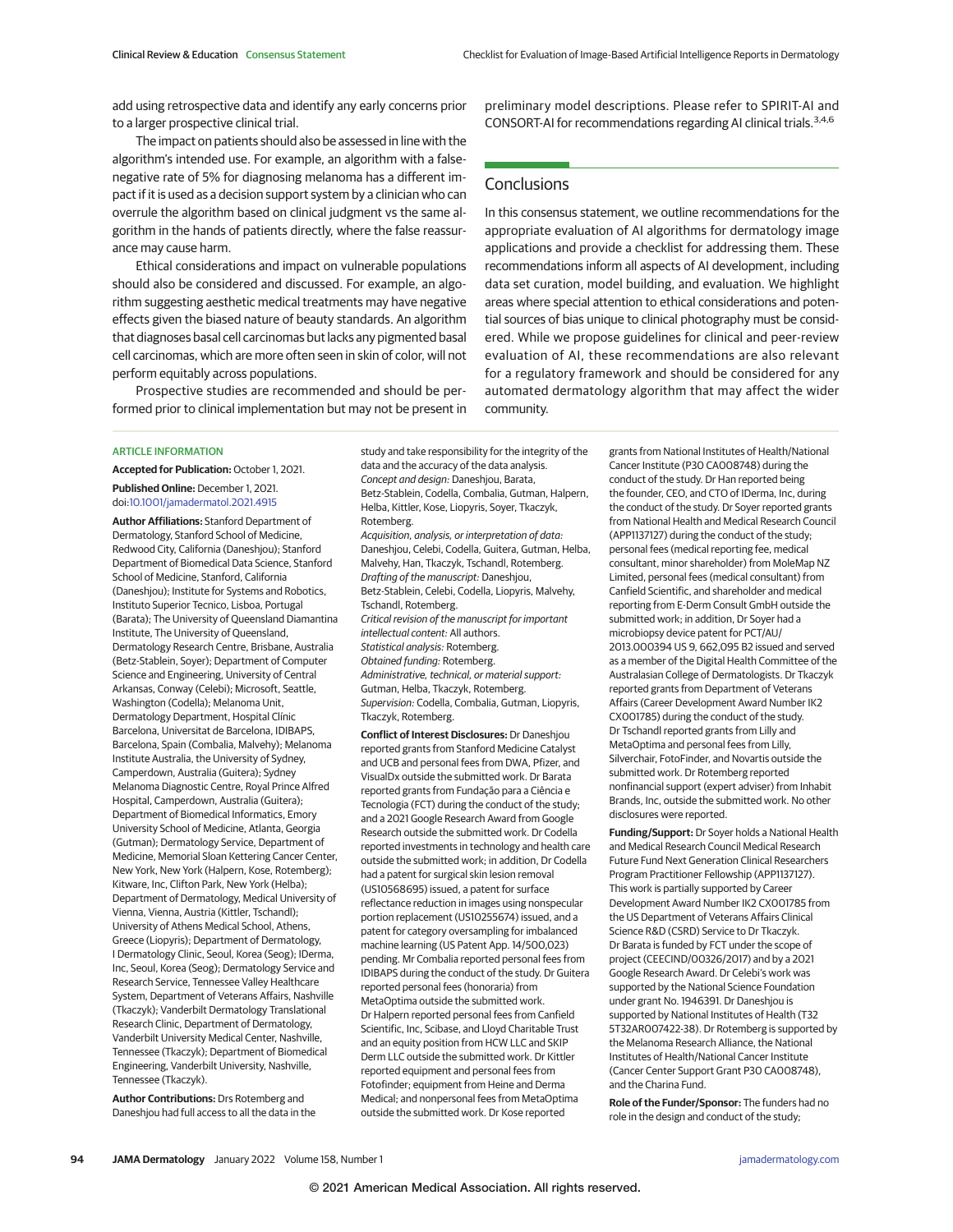collection, management, analysis, and interpretation of the data; preparation, review, or approval of the manuscript; and decision to submit the manuscript for publication.

#### **REFERENCES**

**1**. Daneshjou R, He B, Ouyang D, Zou JY. How to evaluate deep learning for cancer diagnostics—factors and recommendations. Biochim Biophys Acta Rev Cancer. 2021;1875(2): 188515. doi[:10.1016/j.bbcan.2021.188515](https://dx.doi.org/10.1016/j.bbcan.2021.188515)

**2**. Wawira Gichoya J, McCoy LG, Celi LA, Ghassemi M. Equity in essence: a call for operationalising fairness in machine learning for healthcare. BMJ Health Care Inform. 2021;28(1): e100289. doi[:10.1136/bmjhci-2020-100289](https://dx.doi.org/10.1136/bmjhci-2020-100289)

**3**. Taylor M, Liu X, Denniston A, et al; SPIRIT-AI and CONSORT-AI Working Group. Raising the bar for randomized trials involving artificial intelligence: the SPIRIT-Artificial Intelligence and CONSORT-Artificial Intelligence guidelines.J Invest Dermatol. 2021;141(9): 2109-2111. doi[:10.1016/j.jid.2021.02.744](https://dx.doi.org/10.1016/j.jid.2021.02.744)

**4**. Liu X, Cruz Rivera S, Moher D, Calvert MJ, Denniston AK; SPIRIT-AI and CONSORT-AI Working Group. Reporting guidelines for clinical trial reports for interventions involving artificial intelligence: the CONSORT-AI extension. Nat Med. 2020;26(9): 1364-1374. doi[:10.1038/s41591-020-1034-x](https://dx.doi.org/10.1038/s41591-020-1034-x)

**5**. DECIDE-AI Steering Group. DECIDE-AI: new reporting guidelines to bridge the development-to-implementation gap in clinical artificial intelligence. Nat Med. 2021;27(2):186-187. doi[:10.1038/s41591-021-01229-5](https://dx.doi.org/10.1038/s41591-021-01229-5)

**6**. Charalambides M, Flohr C, Bahadoran P, Matin RN. New international reporting guidelines for clinical trials evaluating effectiveness of artificial intelligence interventions in dermatology: strengthening the SPIRIT of robust trial reporting. Br J Dermatol. 2021;184(3):381-383. doi[:10.1111/bjd.19616](https://dx.doi.org/10.1111/bjd.19616)

**7**. Mongan J, Moy L, Kahn CE Jr. Checklist for Artificial Intelligence in Medical Imaging (CLAIM): a guide for authors and reviewers. Radiol Artif Intell. 2020;2(2):e200029. doi[:10.1148/ryai.2020200029](https://dx.doi.org/10.1148/ryai.2020200029)

**8**. Sengupta PP, Shrestha S, Berthon B, et al. Proposed Requirements for Cardiovascular Imaging-Related Machine Learning Evaluation (PRIME): a checklist: reviewed by the American College of Cardiology Healthcare Innovation Council.JACC Cardiovasc Imaging. 2020;13(9): 2017-2035. doi[:10.1016/j.jcmg.2020.07.015](https://dx.doi.org/10.1016/j.jcmg.2020.07.015)

**9**. Kovarik C, Lee I, Ko J; Ad Hoc Task Force on Augmented Intelligence. Commentary: position statement on augmented intelligence (AuI). J Am Acad Dermatol. 2019;81(4):998-1000. doi[:10.1016/](https://dx.doi.org/10.1016/j.jaad.2019.06.032) [j.jaad.2019.06.032](https://dx.doi.org/10.1016/j.jaad.2019.06.032)

**10**. Collins GS, Dhiman P, Andaur Navarro CL, et al. Protocol for development of a reporting guideline (TRIPOD-AI) and risk of bias tool (PROBAST-AI) for diagnostic and prognostic prediction model studies based on artificial intelligence. BMJ Open. 2021;11 (7):e048008. doi[:10.1136/bmjopen-2020-048008](https://dx.doi.org/10.1136/bmjopen-2020-048008)

**11**. Cohen JF, Korevaar DA, Altman DG, et al. STARD 2015 guidelines for reporting diagnostic accuracy studies: explanation and elaboration. BMJ Open. 2016;6(11):e012799. doi[:10.1136/bmjopen-2016-](https://dx.doi.org/10.1136/bmjopen-2016-012799) [012799](https://dx.doi.org/10.1136/bmjopen-2016-012799)

**12**. Sounderajah V, Ashrafian H, Aggarwal R, et al. Developing specific reporting guidelines for diagnostic accuracy studies assessing AI

interventions: the STARD-AI Steering Group. Nat Med. 2020;26(6):807-808. doi[:10.1038/s41591-020-](https://dx.doi.org/10.1038/s41591-020-0941-1) [0941-1](https://dx.doi.org/10.1038/s41591-020-0941-1)

**13**. Collins GS, Moons KGM. Reporting of artificial intelligence prediction models. Lancet. 2019;393 (10181):1577-1579. doi[:10.1016/S0140-6736\(19\)](https://dx.doi.org/10.1016/S0140-6736(19)30037-6) [30037-6](https://dx.doi.org/10.1016/S0140-6736(19)30037-6)

**14**. Bissoto A, Valle E, Avila S. Debiasing Skin Lesion Datasets and Models? Not So Fast. Computer Vision and Pattern Recognition: IEEE; 2020.

**15**. Tschandl P, Codella N, Akay BN, et al. Comparison of the accuracy of human readers versus machine-learning algorithms for pigmented skin lesion classification: an open, web-based, international, diagnostic study. Lancet Oncol. 2019; 20(7):938-947. doi[:10.1016/S1470-2045\(19\)30333-X](https://dx.doi.org/10.1016/S1470-2045(19)30333-X)

**16**. Du-Harpur X, Arthurs C, Ganier C, et al. Clinically relevant vulnerabilities of deep machine learning systems for skin cancer diagnosis. J Invest Dermatol. 2021;141(4):916-920. doi[:10.1016/j.jid.](https://dx.doi.org/10.1016/j.jid.2020.07.034) [2020.07.034](https://dx.doi.org/10.1016/j.jid.2020.07.034)

**17**. Campbell JP, Lee AY, Abràmoff M, et al. Reporting guidelines for artificial intelligence in medical research. Ophthalmology. 2020;127(12): 1596-1599. doi[:10.1016/j.ophtha.2020.09.009](https://dx.doi.org/10.1016/j.ophtha.2020.09.009)

**18**. Cruz Rivera S, Liu X, Chan AW, Denniston AK, Calvert MJ; SPIRIT-AI and CONSORT-AI Working Group. Guidelines for clinical trial protocols for interventions involving artificial intelligence: the SPIRIT-AI extension. Lancet Digit Health. 2020;2 (10):e549-e560.

### doi[:10.1016/S2589-7500\(20\)30219-3](https://dx.doi.org/10.1016/S2589-7500(20)30219-3)

**19**. Kelly B, Judge C, Bollard SM, et al. Radiology artificial intelligence, a systematic evaluation of methods (RAISE): a systematic review protocol. Insights Imaging. 2020;11(1):133. doi[:10.1186/](https://dx.doi.org/10.1186/s13244-020-00929-9) [s13244-020-00929-9](https://dx.doi.org/10.1186/s13244-020-00929-9)

**20**. Liu X, Cruz Rivera S, Moher D, Calvert MJ, Denniston AK; SPIRIT-AI and CONSORT-AI Working Group. Reporting guidelines for clinical trial reports for interventions involving artificial intelligence: the CONSORT-AI extension. Lancet Digit Health. 2020; 2(10):e537-e548. doi[:10.1016/S2589-7500\(20\)](https://dx.doi.org/10.1016/S2589-7500(20)30218-1) [30218-1](https://dx.doi.org/10.1016/S2589-7500(20)30218-1)

**21**. Pfau M, Walther G, von der Emde L, et al. Artificial intelligence in ophthalmology: guidelines for physicians for the critical evaluation of studies. Article in German. Ophthalmologe. 2020;117(10): 973-988. doi[:10.1007/s00347-020-01209-z](https://dx.doi.org/10.1007/s00347-020-01209-z)

**22**. Chiang S, Picard RW, Chiong W, et al. Guidelines for conducting ethical artificial intelligence research in neurology: a systematic approach for clinicians and researchers. Neurology. 2021;97(13):632-640. doi[:10.1212/WNL.0000000000012570](https://dx.doi.org/10.1212/WNL.0000000000012570)

**23**. Ibrahim H, Liu X, Rivera SC, et al. Reporting guidelines for clinical trials of artificial intelligence interventions: the SPIRIT-AI and CONSORT-AI guidelines. Trials. 2021;22(1):11. doi[:10.1186/s13063-](https://dx.doi.org/10.1186/s13063-020-04951-6) [020-04951-6](https://dx.doi.org/10.1186/s13063-020-04951-6)

**24**. Kundeti SR, Vaidyanathan MK, Shivashankar B, Gorthi SP. Systematic review protocol to assess artificial intelligence diagnostic accuracy performance in detecting acute ischaemic stroke and large-vessel occlusions on CT and MR medical imaging. BMJ Open. 2021;11(3):e043665. doi[:10.](https://dx.doi.org/10.1136/bmjopen-2020-043665) [1136/bmjopen-2020-043665](https://dx.doi.org/10.1136/bmjopen-2020-043665)

**25**. Meshaka R, Pinto Dos Santos D, Arthurs OJ, Sebire NJ, Shelmerdine SC. Artificial intelligence reporting guidelines: what the pediatric radiologist needs to know. Pediatr Radiol. Published online July 1, 2021. doi[:10.1007/s00247-021-05129-1](https://dx.doi.org/10.1007/s00247-021-05129-1)

**26**. Omoumi P, Ducarouge A, Tournier A, et al. To buy or not to buy-evaluating commercial AI solutions in radiology (the ECLAIR guidelines). Eur Radiol. 2021;31(6):3786-3796. doi[:10.1007/](https://dx.doi.org/10.1007/s00330-020-07684-x) [s00330-020-07684-x](https://dx.doi.org/10.1007/s00330-020-07684-x)

**27**. Parums DV. Editorial: artificial intelligence (AI) in clinical medicine and the 2020 CONSORT-AI study guidelines. Med Sci Monit[. 2021;27:e933675.](https://www.ncbi.nlm.nih.gov/pubmed/34176921)

**28**[. Petzold A, Albrecht P, Balcer L, et al;](https://www.ncbi.nlm.nih.gov/pubmed/34176921) [IMSVISUAL, ERN-EYE Consortium. Artificial](https://www.ncbi.nlm.nih.gov/pubmed/34176921) [intelligence extension of the OSCAR-IB criteria.](https://www.ncbi.nlm.nih.gov/pubmed/34176921) Ann Clin Transl Neurol. 2021;8(7):1528-1542. doi[:10.](https://dx.doi.org/10.1002/acn3.51320) [1002/acn3.51320](https://dx.doi.org/10.1002/acn3.51320)

**29**. Shelmerdine SC, Arthurs OJ, Denniston A, Sebire NJ. Review of study reporting guidelines for clinical studies using artificial intelligence in healthcare. BMJ Health Care Inform. 2021;28(1): e100385. doi[:10.1136/bmjhci-2021-100385](https://dx.doi.org/10.1136/bmjhci-2021-100385)

**30**. Sounderajah V, Ashrafian H, Golub RM, et al; STARD-AI Steering Committee. Developing a reporting guideline for artificial intelligence-centred diagnostic test accuracy studies: the STARD-AI protocol. BMJ Open. 2021;11(6):e047709. doi[:10.](https://dx.doi.org/10.1136/bmjopen-2020-047709) [1136/bmjopen-2020-047709](https://dx.doi.org/10.1136/bmjopen-2020-047709)

**31**. Katragadda C, Finnane A, Soyer HP, et al; International Society of Digital Imaging of the Skin (ISDIS)-International Skin Imaging Collaboration (ISIC) Group. Technique standards for skin lesion imaging: a Delphi consensus statement.JAMA Dermatol. 2017;153(2):207-213. doi[:10.1001/](https://jamanetwork.com/journals/jama/fullarticle/10.1001/jamadermatol.2016.3949?utm_campaign=articlePDF%26utm_medium=articlePDFlink%26utm_source=articlePDF%26utm_content=jamadermatol.2021.4915) [jamadermatol.2016.3949](https://jamanetwork.com/journals/jama/fullarticle/10.1001/jamadermatol.2016.3949?utm_campaign=articlePDF%26utm_medium=articlePDFlink%26utm_source=articlePDF%26utm_content=jamadermatol.2021.4915)

**32**. Barata C, Celebi ME, Marques JS. Improving dermoscopy image classification using color constancy. IEEE J Biomed Health Inform. 2015;19(3): 1146-1152. doi[:10.1109/JBHI.2014.2336473](https://dx.doi.org/10.1109/JBHI.2014.2336473)

**33**. Ghorbani A, Natarajan V, Coz D, Liu Y. DermGAN: synthetic generation of clinical skin images with pathology. NeurIPS ML4H Workshop, 2019. arXiv. Posted online November 20, 2019. <https://arxiv.org/abs/1911.08716>

**34**. Bissoto A, Valle E, Avila S. GAN-based data augmentation and anonymization for skin-lesion analysis: a critical review. ISIC Skin Image Analysis Workshop at CVPR 2021. arXiv. Posted online April 20, 2021. <https://arxiv.org/abs/2104.10603>

**35**. International Skin Imaging Collaboration. ISIC archive. Accessed July 7, 2020. [https://www.isic](https://www.isic-archive.com/)[archive.com/](https://www.isic-archive.com/)

**36**. Daneshjou R, Smith MP, Sun MD, Rotemberg V, Zou J. Lack of transparency and potential bias in artificial intelligence data sets and algorithms: a scoping review.JAMA Dermatol. Published online September 22, 2021. doi[:10.1001/jamadermatol.](https://jamanetwork.com/journals/jama/fullarticle/10.1001/jamadermatol.2021.3129?utm_campaign=articlePDF%26utm_medium=articlePDFlink%26utm_source=articlePDF%26utm_content=jamadermatol.2021.4915) [2021.3129](https://jamanetwork.com/journals/jama/fullarticle/10.1001/jamadermatol.2021.3129?utm_campaign=articlePDF%26utm_medium=articlePDFlink%26utm_source=articlePDF%26utm_content=jamadermatol.2021.4915)

**37**. Tschandl P, Rosendahl C, Kittler H. The HAM10000 dataset, a large collection of multi-source dermatoscopic images of common pigmented skin lesions. Sci Data. 2018;5:180161. doi[:10.1038/sdata.2018.161](https://dx.doi.org/10.1038/sdata.2018.161)

**38**. Codella N, Rotemberg V, Tschandl P, et al. Skin lesion analysis toward melanoma detection 2018: a challenge hosted by the International Skin Imaging Collaboration (ISIC). arXiv. Posted online February 9, 2019; revised March 29, 2019. [https://](https://arxiv.org/abs/1902.03368) [arxiv.org/abs/1902.03368](https://arxiv.org/abs/1902.03368)

**39**. Kaushal A, Altman R, Langlotz C. Geographic distribution of US cohorts used to train deep